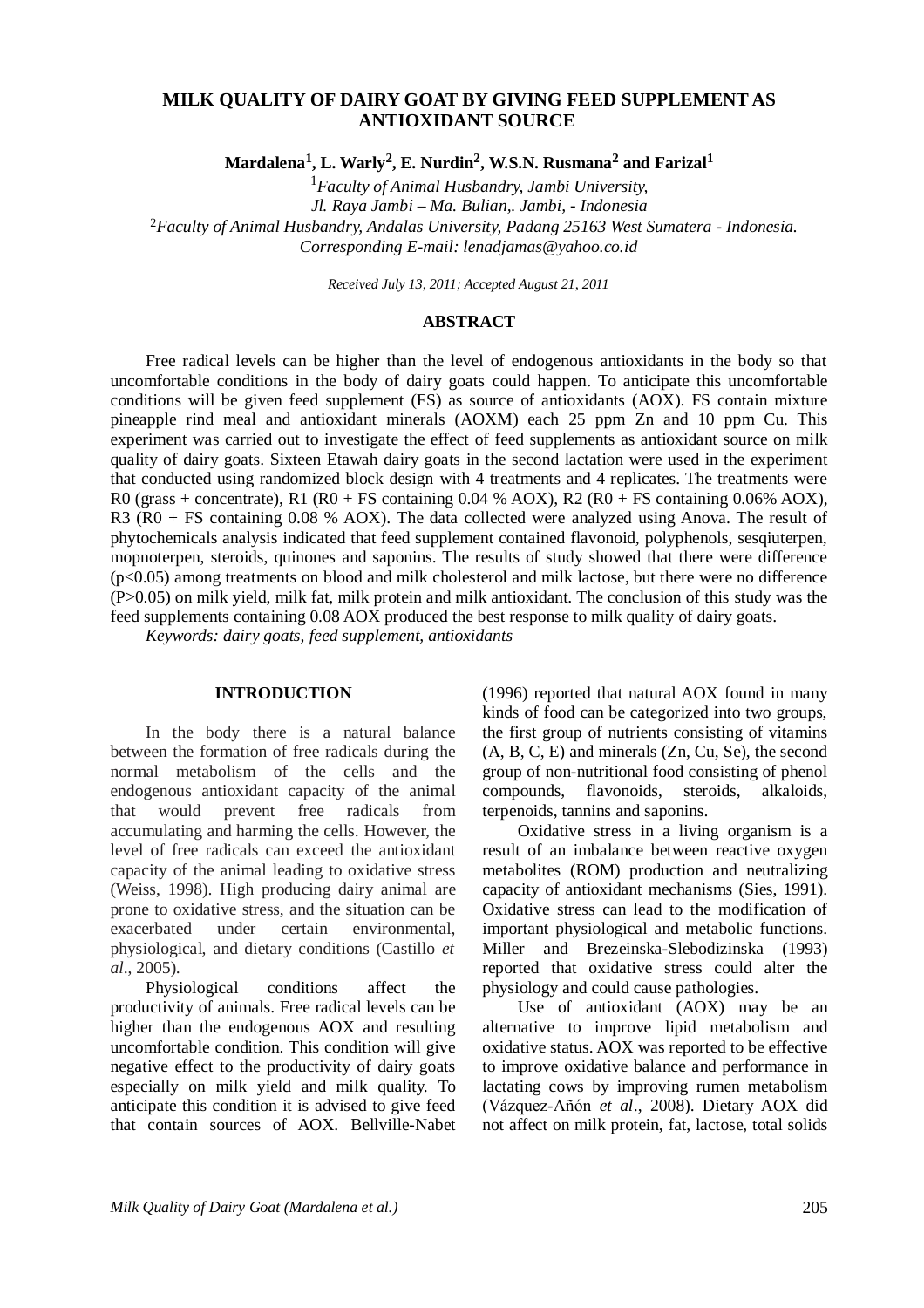and non-fat solids of cows milk (Wang *et al*., 2010).

Antioxidants are naturally or synthetic chemicals in foods that help to counter the detrimental effects of reactive oxygen species (ROS), free radicals and causes degenerative human diseases such as cancer, heart diseases and cerebrovascular diseases (Wresburger, 2002). Natural antioxidant present in foods, especially fruit and vegetables consisting three main groups, vitamins, phenolics and carotenoids. Ascorbic acid and phenolic antioxidants are known as hidrolifik, whereas the lipophilic antioxidants known as carotenoids (Halliwell *et al*., 1996).

Antioxidants present in food or as supplements such as vitamin E, vitamin C, ßcarotene, flavonoids could improve health protection against free radicals as an attempt to prevent damage caused by oxidation process. It encourages more exploration of natural materials as source of antioxidants. Howard *et al*. (2002) reported that sources of antioxidants could be found in many vegetables, fruits, herbs and spices. Antioxidant activity found in flavonoids and polyphenols (Panovskai *et al*., 2005; Huda-Faujan *et al.,* 2009), together with vitamin C and carotenoids protect the tissue from oxidative stress (Scalbert and Williamson, 2000).

Pineapple (*Ananas comosus* L. Merr) is the fruit containing high vitamin C and natural antioxidants that could inhibit the development of clinical conditions including heart disease and cancer in humans (Diplock *et al*., 1994; Mahdavi *et al*., 2010). It also contains phenolic compounds and β-carotene (Gardner *et al*., 2000; Charoensiri *et al*., 2009; Kongsuwan *et al*., 2009). Pineapple is consumed not only as fresh fruit but also material for processing such as pineapple jam, sweets, syrups, and others. Winarsi (2007) reported that the rind of fruit contained high antioxidants than the pulp so that it also has the potential to contain antioxidants.

The study was conducted to determine of pineapple rind meal mixed AOX mineral Zn and Cu as feed supplement so it is expected to improve milk quality of Etawah dairy goats.

### **MATERIALS AND METHODS**

# **Animal and diets**

Sixteen Etawah dairy goats of second lactation were used in this experiment. Goats were housed in the individual stall barn, producing 0.467 liters milk/day.

Pineapple rind was dried in the oven at 40- 50ºC for 2 days and then was ground. It was then mixed with antioxidant minerals (AOXM) each 25 ppm Zn and 10 ppm Cu. Mixture Pineapple rind meal (PSM) and AOXM called feed supplement (FS). FS was taken for phytochemical analysis and look at the content nutrient and non nutrient antioxidant

There were four dietary treatments used in this study, namely 1) basal diet (control) (BD) consisting of grass (70%) and commercial concentrate (30%) 2).  $BD + FS$  containing 0.04% AOX, 3) BD + FS contain  $0.06\%$  AOX, 4) BD + FS containing 0.08% AOX. Each of the diets was assigned to the goat in randomized block design with 4 treatments and 4 replications.

Goats were fed twice daily in amounts adequate to allow maximum access to feed at the day and to ensure 10% body weight gain. The composition of the treatment diet is shown in Table 1.

Goats were milked every day at 07.00 and milk samples were taken on d 0, 30 and 60 days of experiment, stored in freezer −20°C until analyzed for antioxidant, cholesterol, protein, lipid and lactose content (Table 1).

### **Data colection**

Observed variables were the phytochemical content of pineapple rind powder analyzed in the laboratory of the Faculty of Pharmacy, Padjadjaran University-Bandung. Milk yield as long as lactation was measured everyday starting fourth day after parturition. Milk quality included milk protein was analyzed using Hadiwiyoto method (1982), milk fat was analyzed with Gerber method according Sudono *et al*. (1999) and milk lactose analyzed with calorimetry method according Apriyantono *et al.* (1989). The antioxidant and cholesterol content of milk were analyzed at Laboratory Center for Agricultural Postharvest Research and Development, Ministry of Agricultutre, Bogor.

### **Data Analysis**

Data were subjected to one-way ANOVA using SAS program (1988). Difference among treatment means  $(P<0.05)$  was distinguished using Duncan Multiple Range Test.

## **RESULTS AND DISCUSSION**

## **Bioactive Component of Feed Supplement**

Some polyphenols from plants have the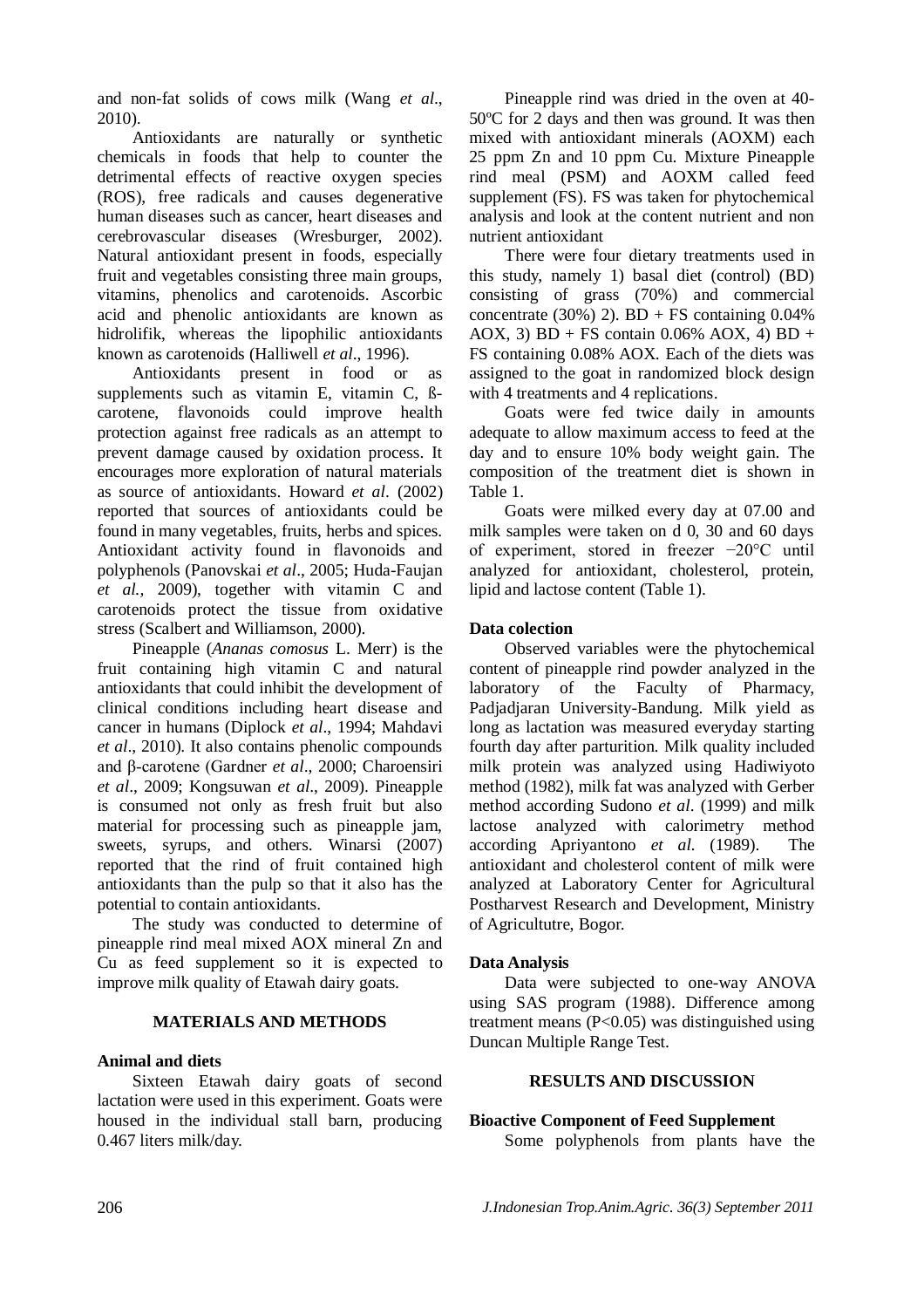ability as an antioxidant that protects cells from oxidative damage (Young *et al.*, 2003) by neutralizing reactive oxidants (Ahmed and Beigh, 2009). Flavonoids have antioxidant capacity (Beecher, 2003; Zang and Hamauzu, 2003).

Pineapple rind meal contains flavonoids 3.47%. Flavonoids have antioxidant capacity (Beecher, 2003; Kondakova *et al.,* 2009). Flavonoid compounds to flavonols group consists of quercetin, mirisetin and kaemperol (Lin *et al.,* 2006). Quercetin has high antioxidant activity (Moskaug *et al*., 2005) by chelate iron ions, inhibiting lipid peroxidation, capturing free radicals and oxygen active (Kuresh *et al.,* 2004). Antioxidant activity of flavonoids is not only through its structure, but also its presence in the membrane. Protective effect of flavonoids is important for application in diseases caused by free radicals (Saija *et al.*, 1995).

Pineapple rind meal also contains vitamin C and beta carotene (Table 2). Flavonoids content was highest than vitamins and beta carotene. Vitamin C was known as an antioxidant (Kondakova *et al.*, 2009) because of its ability to donate electrons (Padayatty *et al*., 2003) which can prevent cell damage from oxidation of fat (Evans, 2000). Beta carotene has antioxidant activity (Kiokias and Gordon, 2003) and protects cells from oxidative stress induced by Fe (Matos *et al.*, 2006) As an antioxidant, vitamin C works as an electron donor by moving one electron to the Cu metal compound (Padayatty *et al.*, 2003) Vitamin C is an essential phytonutrients for the metabolism of living cells that occurs in different concentrations in natural foods especially fruits and their products. It is considered as the major antioxidant in the diet. Gardner *et al*. (2000) have revealed that Vitamin C accounted for 65-100% of antioxidant capacity of citrus juices.

Bioactive compounds and antioxidant capacities of pineapple are vitamin C contents that were 18.88 mg/100 g FW, β-carotene contents were found to be relatively low in and total phenolic contents were 26.20 mg GAE/ 100 FW (Kongsuwan *et al*., 2009). The amounts of these bioactive compounds have been widely reported in pineapple varieties with differences in their concentration. Differences in the concentration may be due to a number of factors, including cultivars, natural variation of fruit, climatic condewitions or soil, fertilizer or geographical origin (Charoensiri *et al*., 2009). Vitamin C is a powerful antioxidant found in many fruits. A strong positive relationship between the amount of vitamin C, but not of total phenolics and bioflavonoids, and total antioxidant activity has been reported (Kim *et al.*, 2002).

# **Cholesterol Content in Blood** of **Dairy Goats**

The results showed that blood cholesterols, HDL, LDL and triglycerides of dairy goats was affected by FS  $(P<0.05)$  as shown in Table 3. Treatment of BD plus FS was higher than control. Phytochemical analysis showed that rind of pineapple meal containing bioactive component such as phenolic and non phenolic compounds that functioned as antioxidants can prevent and increase cholesterol and LDL. Naidu and Thippeswamy (2002) reported that -phenolic and non phenolic compounds have function as AOX and preventing oxidation of LDL. Winarsi (2007) also stated that phenols have cardioprotective effect as powerful antioxidant. Phenolic compounds can prevent LDL oxidation 20 times stronger than vitamin E. The results of analysis showed that the treatment was significantly (P <0.05) to all variables. Decrease of cholesterol, LDL and triglycerides and increase of HDL occurred in BD+0.08 AOX treatment as bioactive components contained in pineapple rind meal was higher than other treatments. Kinsella *et al.* (1993) reported that plavonoid contained in food plants can be functioned as an antioxidant. This relates to the ability to capture free radicals and radical peroxysalts so that it will be effective in inhibiting lipid oxidation, especially can lower cholesterol. In addition, Zn can be stored in the form of metallotionin which is the eater of free radicals. Metallotionin is an intracellular protein which has tight binding with Zn and Cu (King, 2000).

Engle *et al.* (2001) reported that giving of 10-20 mg Cu/kg DM can decrease serum cholesterol and fat Angus cattle. Solaiman *et al*. (2006) stated that Cu supplementation of 100 mg / day changed the serum lipid profile, decreased carcass fat of goat kids fed by high-concentrate. Decrease carcass fat has health benefits for humans. Engel *et al.* (2001) gave the reason that Cu stimulates the synthesis of cholesterol in the liver. Cholesterol metabolism is also influenced by genetics and gender. Plasma cholesterol was also influenced by a complex interaction of metabolism in the body such as the absorption by the intestine, the synthesis and metabolism in the liver, and peripheral blood vessels.

Pineapple rind meal contains saponins of 5.29%. Several studies showed that saponins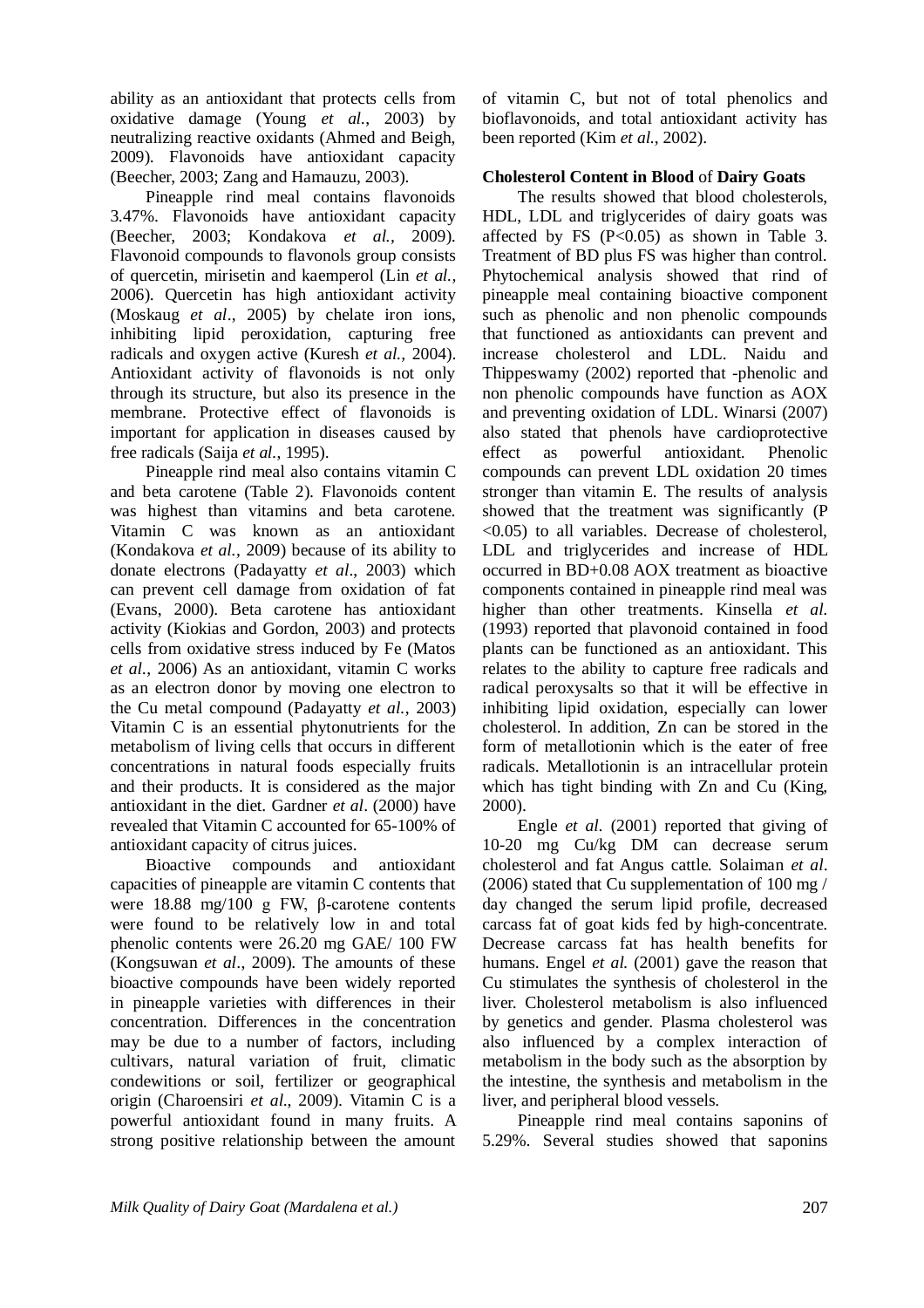|                        | Diet                |       |                                                    |       |  |  |
|------------------------|---------------------|-------|----------------------------------------------------|-------|--|--|
| Nutrient               | <b>BD</b> (Control) |       | $BD + 0.4\%$ AOX $BD + 0.6\%$ AOX $BD + 0.8\%$ AOX |       |  |  |
| Dry Matter $(\%)^*$    | 87.93               | 88.06 | 88.12                                              | 88.18 |  |  |
| Crude Protein $(\%)^*$ | 10.58               | 11.13 | 11.40                                              | 11.67 |  |  |
| Ether Extract $(\%)^*$ | 2.94                | 3.13  | 3.23                                               | 3.33  |  |  |
| Crude Fiber $(\%)^*$   | 21.96               | 23.15 | 23.73                                              | 24.31 |  |  |
| $Ash*$                 | 10.46               | 10.93 | 11.17                                              | 11.41 |  |  |
| Nitrogen Free Extract* | 41.99               | 50.95 | 55.42                                              | 59.89 |  |  |
| $Zn$ (ppm) $**$        | 10.38               | 36.36 | 36.87                                              | 37.36 |  |  |
| $Cu$ (ppm) $**$        | 1.35                | 11.49 | 11.56                                              | 11.63 |  |  |
| $Ca*$                  | 0.61                | 0.66  | 0.69                                               | 0.72  |  |  |
| Total Phosfor*         | 0.50                | 0.52  | 0.53                                               | 0.54  |  |  |
| $NDF*$                 | 61.89               | 66.02 | 68.08                                              | 70.14 |  |  |
| $ADF*$                 | 29.64               | 31.14 | 31.89                                              | 32.64 |  |  |
| Hemicellulose*         | 1.85                | 2.08  | 3.93                                               | 5.24  |  |  |
| Cellulose*             | 19.82               | 21.77 | 21.77                                              | 22.41 |  |  |
| $Lignin*$              | 6.63                | 7.02  | 7.22                                               | 7.42  |  |  |

### Table 1. Nutrient Content in Dietary Treatments

\*) Results of analysis at Laboratory of Nutrients and Animal Feed, Bogor Agicutural University

 \*\*) Results of analysis at Center for Agricultural Postharvest Research and Development, Ministry of Agriculture, Bogor

|            |  | Table 2. Bioactive Components of Feed |  |
|------------|--|---------------------------------------|--|
| Supplement |  |                                       |  |

| <b>Bioactive Component</b>  | Content |
|-----------------------------|---------|
| Antioxidant Total (mg/100g) | 38.95   |
| Vitamins C $(mg/100g)$      | 24.40   |
| ß- caroten (ppm)            | 59.98   |
| Phenolic (ppm)              | 32.69   |
| Galat acid $(mg/g)$         | 5.67    |
| Flavonoid (%)               | 3.47    |
| Quercetin $(\%)$            | 1.48    |
| Saponin $(\%)$              | 5.29    |

compound from various sources can lower serum cholesterol levels in animals and humans. Matsui *et al.* (2009) reported that saponins of tea leaf extracts have antihiperkolesterolemia activity by 72% and the addition of 0.5% saponin on high cholesterol feed can inhibit the increasing serum cholesterol levels. Saponins also stimulate the reduction of cholesterol and triglycerides in the liver and increases cholesterol excretion in feces.

This indicates that saponins can inhibit the absorption of cholesterol in intestine.

## **Milk Yield and Milk Composition of Dairy Goats**

The yield and composition of goat milk very widely and this variation is attributed to breed, parity, stage of lactation (Pal *et al.*, 1996), age, geographical location, season, diet, health and management of goats (Sing and Sengar, 1990). Breeds like Alpine and Saanen produce milk with lower fat, protein and casein contents mainly because of higher milk yield in these breeds (Tziboula-Clarke, 2003). Similarly with the progress of lactation period, fat, ash and total solids are reported to increase while lactose content decrease (Pal *et al.*, 1996).

The results showed that the antioxidant content of milk was not affected by FS but the treatment showed significant effect  $(P < 0.05)$  on cholesterol Table 4). Cholesterol content of dairy milk is the lowest in FS containing 0.08% AOX. FS contain bioactive component such as flavonoids and vitamins C.

Dietary antioxidant has no effect on milk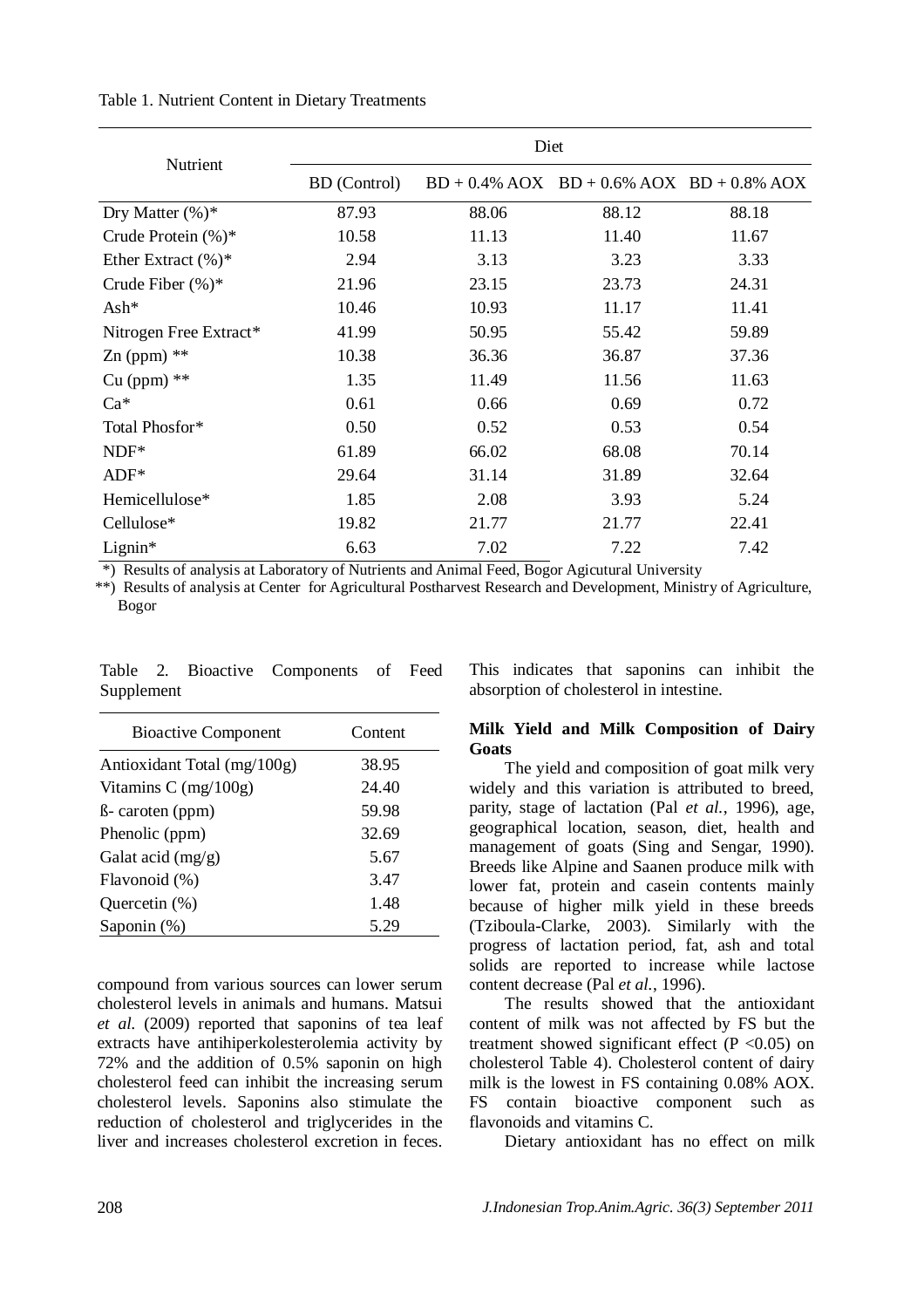| Parameter                  | Diet                   |                    |                     |                     |            |         |
|----------------------------|------------------------|--------------------|---------------------|---------------------|------------|---------|
|                            | <b>BD</b><br>(control) | $BD+0.04\%$<br>AOX | $BD+0.06%$<br>AOX   | $BD+0.08%$<br>AOX   | <b>SEM</b> | P-Value |
| Kolesterol total $(mg/dL)$ | $138.45^{\circ}$       | $133.46^{\circ}$   | $137.65^{\circ}$    | 121.99 <sup>b</sup> | 1.105      | 0.0030  |
| $HDL$ (mg/dL)              | $43.22^{\rm a}$        | 40.67 <sup>a</sup> | $42.62^{\circ}$     | 37.95 <sup>b</sup>  | 0.743      | 0.0160  |
| $LDL$ (mg/dL)              | $60.68^{\circ}$        | 82.47 <sup>b</sup> | $86.95^{b}$         | 83.43 <sup>b</sup>  | 0.328      | 0.0290  |
| Trygliceride $(mg/dL)$     | $132.73^{\circ}$       | $128.52^{\circ}$   | 126.60 <sup>b</sup> | $116.47^{\circ}$    | 2.432      | 0.0367  |

Table 3. Effects of Feed Supplements Containing Antioxidants on Total Cholesterol, LDL, HDL and Trygliceride of Dairy Goats Blood

Different superscripts within the same row indicate significantly different  $(P<0.05)$ .

BD = Basal Diet

AOX = Antioxidant

Table 4. Effects of Feed Supplements Contain Antioxidants on Milk Yield, Total Antioxidant, Cholesterol, Protein, Fat and Lactose of Dairy Goats Milk

|                        | Diet               |                    |                    |                    |            |         |
|------------------------|--------------------|--------------------|--------------------|--------------------|------------|---------|
| Parameter              | <b>BD</b>          | $BD+0.04\%$        | $BD+0.06%$         | $BD+0.08%$         | <b>SEM</b> | P-Value |
|                        | (control)          | AOX                | AOX                | AOX                |            |         |
| Milk yield $(l/d)$     | 0.44               | 0.49               | 0.59               | 0.57               | 2.41       | 0.1340  |
| Antioxidant (mg/100ml) | 30.968             | 31.263             | 33.670             | 33.893             | 3.606      | 0.1563  |
| Cholesterol (mg%)      | 4.209a             | 4.178 <sup>a</sup> | 3.664 <sup>b</sup> | 3.519 <sup>b</sup> | 0.090      | 0.0199  |
| Protein $(\%)$         | 3.427              | 3.433              | 3.772              | 3.783              | 0.606      | 0.2028  |
| Fat $(\%)$             | 6.292              | 6.422              | 6.457              | 6.725              | 0.095      | 0.3088  |
| Lactose $(\%)$         | 4.584 <sup>a</sup> | 4.796a             | 5.229 <sup>b</sup> | 5.616 <sup>b</sup> | 0.172      | 0.0272  |

Different superscripts within the same row indicate significantly different  $(P<0.05)$ .

 $BD = Basal$  Diet

 $AOX = Antioxidant$ 

protein, fat, lactose, total solids and non-fat solids of cows milk (Wang *et al*., 2010). Aoki *et al*. (2010) stated that trehalose supplementation in the diets of dairy cows produced milk with low lipid peroxide and high AOX content, suggesting that trehalose could be useful as a supplement for inhibiting oxidative stress, enabling the production of low-lipidperoxide and high-AOX milk for human consumption and decreasing the unwanted effects of lipid oxidative odor in cow's milk. According to Haenlein (2002) that genetic influences on nutritional composition of milk and it has a heritability value of 50%. In other words, 50% of high and low nutrient composition of milk is determined by dietary factors and management. Bruhn (2006) explained that the type of feed affects nutrient composition of milk produced by cattle and feed quality will affect the metabolism in the body of livestock that will affect the availability of energy and nutrients for the synthesis of milk components.

The results of this study showed that FS containing AOX influenced (P<0.05) milk lactose but not significantly (P>0.05) affect milk yield, fat and protein content of milk Table 4). Highest levels of milk lactose was in the  $BD + 0.08\%$ AOX treatment. This shows that the active component such as plavonoid and vitamin C can protect fatty acids from oxidation (Zielinska *et al*., 2001), and these compounds have the ability to reduce free radical formation and capture the free radicals that can cause degradation of fatty acids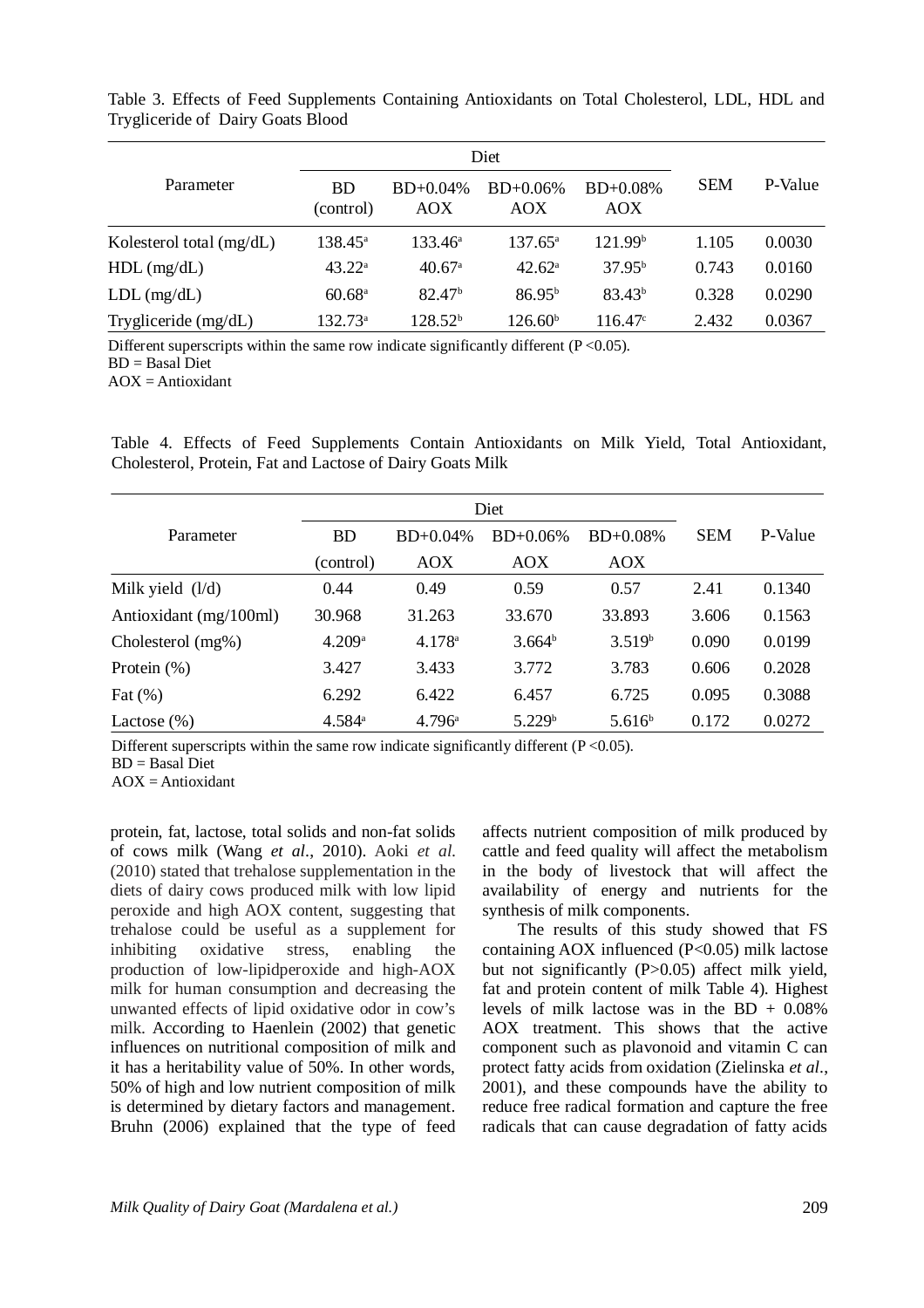with the protection of fatty acids from oxidation (Pazos *et al*., 2005; Juntachote *et al.*, 2007)

Vazquez-Anon *et al*. (2008) reported that feeding AOX improved lactation performance by the increasing of DMI, FCM, and milk fat yield independent of the level of oxidation of the fat, and by the increasing of the plasma antioxidant enzymes and status of the cow. Changes in milk fat composition indicated decreased oxidation and ruminal biohydrogenation. Feeding oxidized fat decreased DMI without negatively affecting milk yield but at the expenses of antioxidant status of the cow. The negative effect of feeding oxidized fat was partially ameliorated with AOX supplementation

#### **CONCLUSION**

Feed supplement containing AOX of pineapple rind meal with Zn and Cu supplementation would reduce blood and milk cholesterol and increase milk lactose, but has no effect on antioxidant, protein and fat of dairy goats milk.

## **ACKNOWLEDGMENTS**

This study was funded through Doctoral Grant Project 2010 by Directorate General of Higher Education, Ministry of National Education, Republic of Indonesia.

#### **REFERENCES**

- Ahmed S. and S.H. Beigh. 2009. Ascorbic acid, carotenoid, total phenolic and antioxidant activity of various genotypes of Brassica oleracea encephala. J. Med. Biol. Sci. 3:1-8.
- Aoki, N., S. Furukawa, K.Sato, Y. Kurokawa, S. Kanda, Y. Takahashi, H. Mitsuzumi and H. Itabashi. 2010. Supplementation of the diet of dairy cows with trehalose results in milk with low lipid peroxide and high antioxidant content. J. Dairy Sci. 93:4189–4195
- Apriyantono, A., D. Fardiaz, N.L. Puspitasari, Sedamawati dan S. Budiyanto. 1989. Analisis Pangan. PAU Pangan dan Gizi. IPB, Bogor
- Beecher, G. R. 2003. Overview of dietary flavonoids: Nomenclature, occurrence and intake. J. Nutr. 133: 3248S-3254S.
- Belleville-Nabet, F. 1996. Zat Gizi Antioksidan Penangkal Senyawa Radikal Pangan dalam Sistem Biologis dalam Prosiding Seminar

Senyawa Radikal dan Sistem Pangan: reaksi Biomolekuler, Dampak Terhadap Kesehatan dan Penangkalan. CFNS-IPB dan Kedutaan Besar Perancis-Jakarta.

- Bruhn, J.C. 2006. Dairy Goat Milk Composition. Colorado: Agriculture Research Service, Departement of Agricultural.
- Castillo, C., J. Hernandez, A. Bravo, M. Lopez-Alonso, V. Pereira, and J. L. Benedito. 2005. Oxidative status during late pregnancy and early lactation in dairy cows. Vet. J. 169:286–292.
- Charoensiri, R., R. Kongkachuichai, S. Suknicom and P. Sungpuag. 2009. Betacarotene, lycopene, and alpha-tocopherol contents of selected Thai fruits. Food Chemistry. 113: 202-207
- Diplock, A.T. 1994. Antioxidants and disease prevention. Molecular Aspects of Medicine. 15: 293-376
- Engle, T. E., V. Fellner, and J. W. Spears. 2001. Copper status, serum cholesterol, and milk fatty acid profile in Holstein cows fed varying concentrations of copper. J. Dairy Sci. 84:2308–2313.
- Evans, W.J. 2000. Vitamin E, vitamin C and exercise. Am. J. Clin. Nutr. 72: 647S-652S.
- Gardner, P.T., T.A.C. White, D.B. McPhail and G.G. Duthie. 2000. The relative contributions of vitamin C, carotenoids and phenolics to the antioxidant potential of fruit juices. Food Chem. 68: 471-474.
- Hadiwiyoto, S. 1982. Teknik Uji Mutu Susu. Yogyakarta, Liberty.
- Haenlein, G.F.W. 2002. Composition of Goat Milk and Factors Affecting It. In: Feeding Goats for Improved Milk and Meat Production (G.F.W. Haenlein, ed.). Department of Animal and Food Science University of Delaware. USA
- Halliwell, B. 1996. Antioxidants in human health and disease. Ann. Rev.Nutr. 16: 33-50
- Howard, L.R., N. Pandjaitan, T. Morelock and M.I. Gil. 2002. Antioxidant capacity and phenolic content of spinach as affected by genetics and growing season. J. Agric. Food Chem. 50: 5891- 5896.
- Huda-Faujan, N., A. Noriham, A. S. Norrakiah and A. S. Babji. 2007. Antioxidative activities of plants methanolic extracts of Malaysian herbs. ASEAN Food J. 14:61-68.
- Juntachote, T., E. Berghofer, S. Siebenhandl and F. Bauer. 2007. Antioxidative effects of added dried holy basil and its ethanolic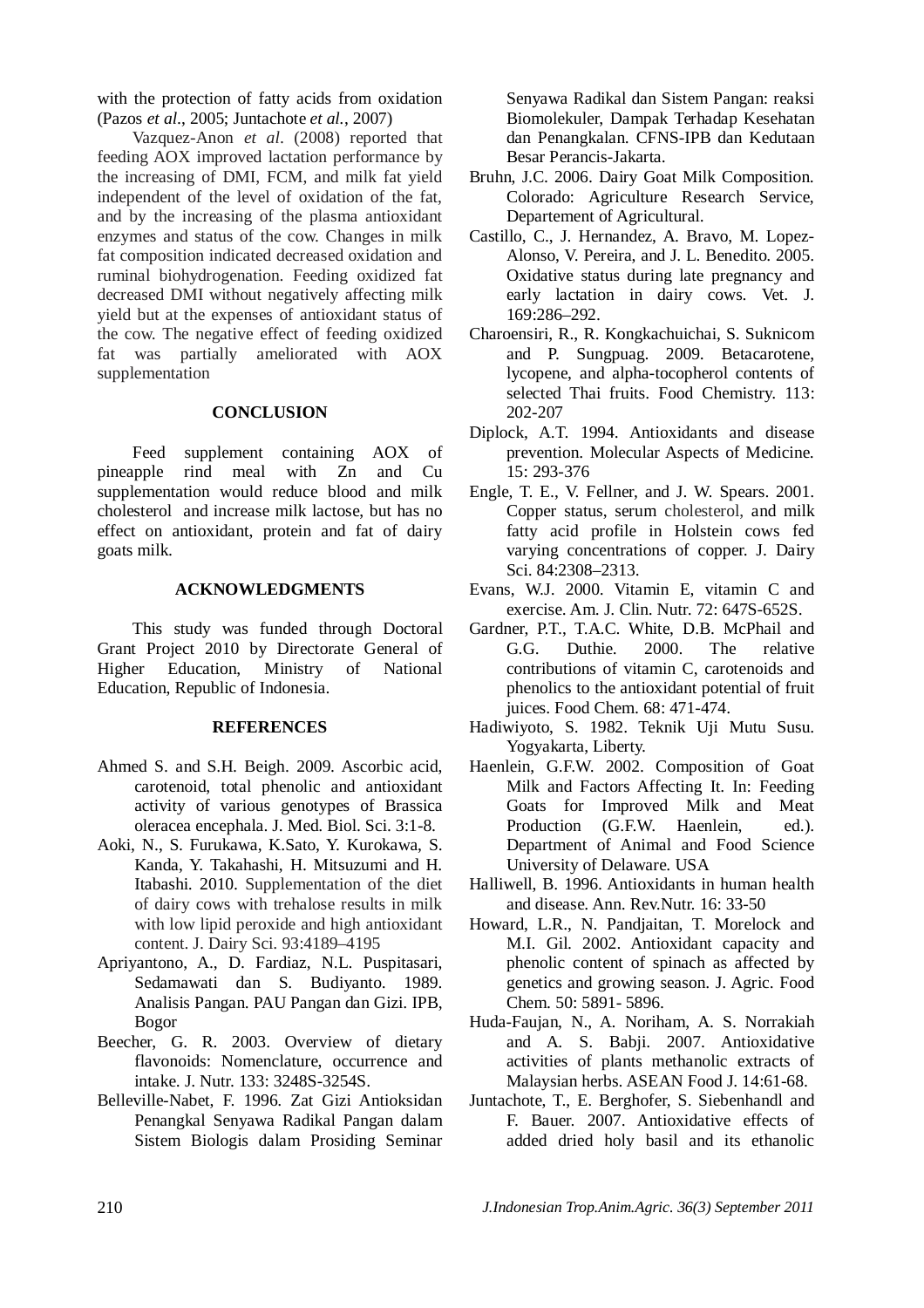extracts on susceptibility grounds pork to lipid oxidation. Food Chem. 100:129-135.

- Kim, D. O, K. W. Lee, H. J. Lee and C. Y. Lee. 2002. Vitamin C equivalent antioxidant capacity (VCEAC) of phenolic phytochemicals. J. Agric. Food Chem., 50: 3713-3717.
- King, J.C. 2000. Determinants of maternal zinc status during pregnancy. American Jurnal of Clinical Nutrition. 71:1334 – 1343.
- Kinsella, J.E., E. Frankel, B. German dan J. Kanner. 1993. Possible mechanism for the protective role of antioxidant in wine and fruits juice. J. Agric. Food Tecnol. 4:85-89.
- Kiokias, S, M.H. Gordon. 2003. Dietary supplementation with a natural carotenoid mixture decrases oxidative stress. Europe. J. Clin. Nutr. 57: 1135 – 1140
- Kondakova, V., I. Tsvetkov, R. Batchvarova, I. Badjakov. T. Dzhambazova, S. Slavov. 2009. Review. Phenol compound – qualitative index in small fruits. Biotchnol. & Biotechnol. Eq. 23:1444-1448.
- Kongsuwan, P. Suthiluk, T. Theppakorn, V. Srilaong and S. Setha. 2009. Bioactive compounds and antioxidant capacities of *phulae* and *nanglae* pineapple *As.* J. Food Ag-Ind. (Special Issue): S44-S50.
- Kuresh A. Youdim, B. S.Haley and J. A. Josephy. 2004. Flavonoids and Isoflavones (Phytoestrogens: Absorption, Metabolism, and Bioactivity). In: Free Radical, Biology and Medicine. 37:1683–1693
- Lin, J., S.M. Zhang, K. Wu, W.C. Willett, C.S. Fuchs and E. Giovannucci. 2006. Flavonoid intake and Colorectal Cancer Risk in men and women. Am. J. Epidemol. 164: 644-651.
- Mahdavi, R., Z. Nikniaz, M. Rafraf and A. Jouyban. 2010. Determination and Comparison of Total Polyphenol and Vitamin C Contents of Natural Fresh and Commercial Fruit Juices. Pakistan Journal of Nutrition 9(10): 968-972.
- Matos, H.R., S.A. Marques, O.F. Gomes, A.A. Silva, J.C. Heimann, D.P. Mascioand M.H. Medeiros. 2006. Lycopene and ß- carotene protect in vivo iron-induced oxidative stress damage in rat prostate. Braz. J. Med. And Biol. Res. 39: 203-210.
- Maskaug, J.O., H. Carlsen, M.C.W. Myhrstad and R. Blomhoff. 2005. Polyphenols and glutathione synthesis regulation. Am. J. Clin. Nutr. Supl. 81:277-283
- Matsui, Y., K. Kobayashi, H. Masuda, H. Kigoshi,

M. Akao, H. Sakurai and H. Kumagai. 2009. Quantitative Analysis of Saponins in a Tea-Leaf Extract and Their Antihypercholesterolemic Activity. Biosci., Biotech., and Biochem. 73:1513-1519

- Miller, J. K. and E. Brezeinska-Slebodizinska. 1993. Oxidative stress, antioxidants, and animal function. J. Dairy Sci. 76:2812-2823
- Naidu, K.A. and N.B. Thippeswamy. 2002. Inhibition of human low density lipoprotein oxidation by active principles from spice. Mol Cell Biochem. 229:19-23
- Padayatty, S. J., A. katz, Y. Wang, P. Eck, O. Kwon, J-H. Lee, S. Chen, C. Corpe, A. Dutta, S. K. Dutta and M. Levine. 2003. Vitamin C as an antioxidant: Evaluation of its role in disease prevention. J. Am. Coll. Nutr. 22: 18-35
- Pal, U.K., V.K. Saxena, M.K. Agnihottri and R. Roy. 1996. Effect of season, parity and stage of lactation. On the composition of Jamunapari goats milk. Int. J. Anim. Sci.. 11: 245-248.
- Panovskai, T. K., S. Kulevanova and M. Stefova. 2005. I*n vitro* antioxidant activity of some Taucrium species Lamiaceae. Acta Pharm. 55:207-214.
- Pazos M., J. M. Gallardo, J.L. Torres and I. Medina. 2005. Activity of grafe polyphenols as inhibitor of the oxidation of fish lipids and frozen fish muscle. Food Chem. 92:547- 557.
- Saija, A., M. Scalese, M. Lanza, D. Marzullo, F. Bonina dan F. Castelli. 1995. Falavonoids as Antioxidant Agents: Importance of Their Interaction with Biomembranes. In Free Radical Biology and Medicine. 19(4):481- 486.
- SAS. 1988. SAS/STAT User's Guide (Release 6.03 Ed.) SAS Institute Incorporation Cary. North Carolina.
- Scalbert, A. and G. Williamson. 2000. Dietary intake and bioavaibility of polyphenols. J. Nutr. 130:2073S-2085S.
- Sies, H. 1991. Oxidative stress. Academic Press Ltd., Orlando, FL. Tesfa, A. T., M. Tuori, L. Syrjälä-Qvist, R. Pösö, H. Saloniemi, K. Heinonen, K. Kivilahti, T. Saukko and L. A. Lindberg. 1999. The influence of dry period feeding on liver fat and postpartum performance of dairy cows. Anim. Feed Sci. Technol. 76:275-295.
- Singh, S.N. and O.P.S. Sengar. 1990. Studies on the combining ability of desirable characters